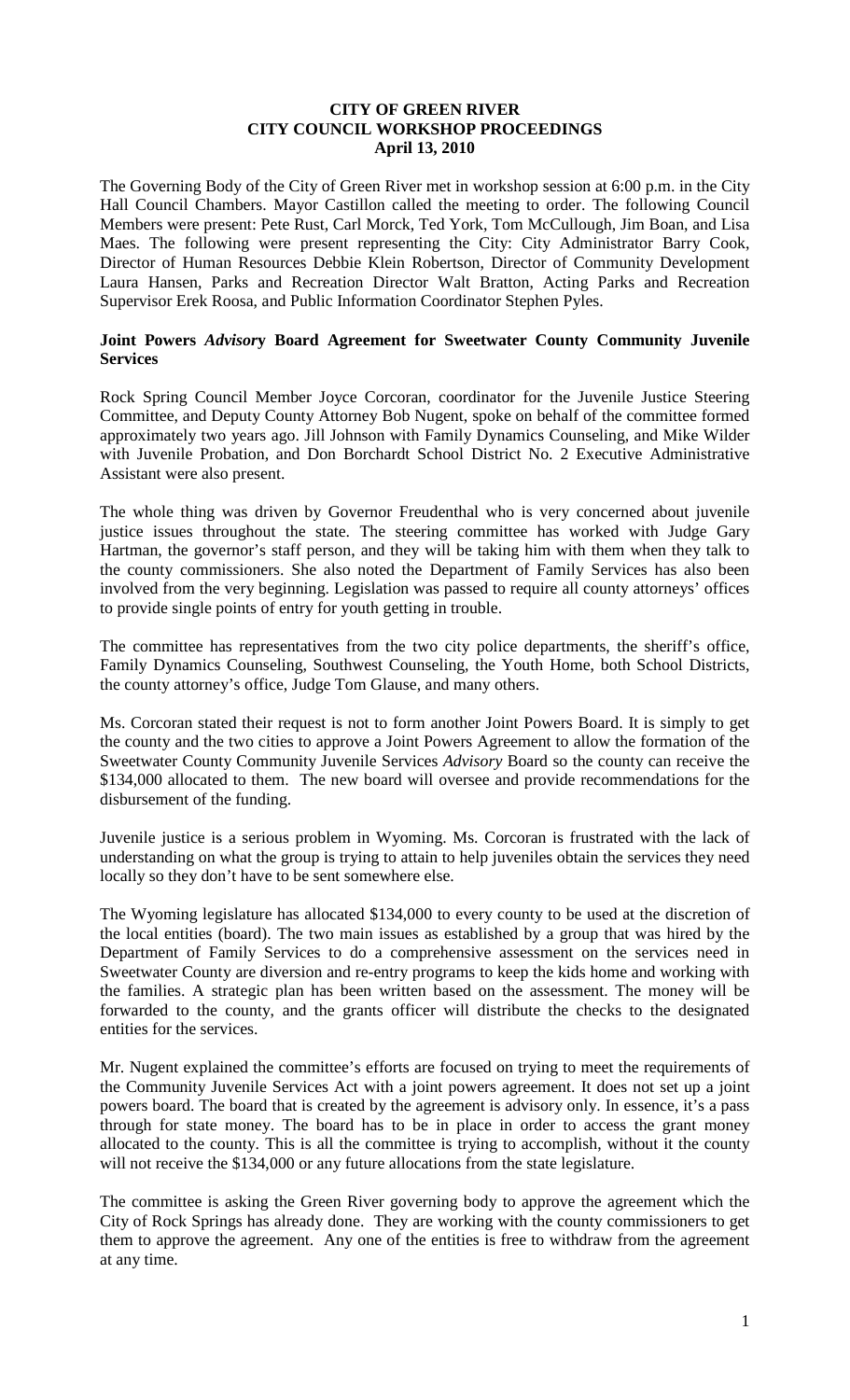The governing body expressed their concerns about the possibility of funding being taken away from the Department of Family Services, or for the cities and the county being required to allocate funding if the state funding was stopped. Mr. Nugent assured the governing body it is a state funded program. A diversion program was started in 2007 and the Department of Family Services helped the county get a pilot program started. The program has been extremely successful. They hope to keep it going with the state funding.

Jill Johnson handed out brochures on the current pre-court diversion program. She stated the legislature has allocated additional funding for the next biennium (2 more years). The new board will follow the strategic plan which has been approved by the attorney general's office as well as the agreement. The decision on how the money will be spent will be up to the new board as they follow the strategic plan. The focus will be on pre-court diversion streamlined by the family solutions program and re-entry programs. The age group they are working with is 10 to 17. Younger siblings over the age of six will attend the family group sessions.

Don Borchardt reported on the success of the current pre-court diversion program to help keep kids in school instead of being expelled. All the groups are working together.

Mr. Wilder stated kids are placed on probation from 90 days to 6 months. Kids are selected for participation in the pre-court diversion program by the county attorney's office and by the municipal court in Rock Springs. He explained the counseling portion of the program and the other requirements the kids have to meet. He noted the model for the program came from Mr. Nugent and Teton County.

He also explained the Juvenile Probation's truancy program, and their efforts to be pro-active with the kids. He strongly emphasized the mental health component noting in order to try and address what is going wrong with the children they have to address what is wrong with the family. He noted the current program is being funded by Volunteers of America, until 2011, and they will be seeking another round of grants.

Ms. Johnson noted the various agencies collaborate on a regular basis, and will continue to do so.

The board will be comprised of one representative from each of the following agencies:

- Sweetwater County Attorney's Office
- The Green River Police Department
- The Rock Springs Police Department
- **Sweetwater County Sheriff's Office**
- **•** Department of Family Services
- Sweetwater County School District #1
- Sweetwater County School District  $#2$
- Wyoming Public Defender's Office
- Sweetwater Board of County Commissioners
- Family Dynamics Counseling Center
- Sweetwater County Public Health

The council consensus was to place the agreement on the next council agenda for approval consideration.

#### **Riverside Memorial Park Pathway Repairs**

Mr. Bratton presented three options for the repair of the park area and pathway that was washed out last spring.

- Option One:  $$40,000$  to replace 600 ft. of the pathway with new asphalt (6" road base and 12' wide with 3.5" thick asphalt), the sprinkler system, and re-seed and manicure the area.
- Option Two:  $$20,000$  to replace 600 ft. of the pathway with concrete (75 yards of cement and concrete materials 3.5" thick), the sprinkler system, and re-seed and manicure the area.
- Option Three: \$7,000 starting at the middle of the park at the red benches and rock memorial point—to install a concrete sidewalk north bound to the pathway location at the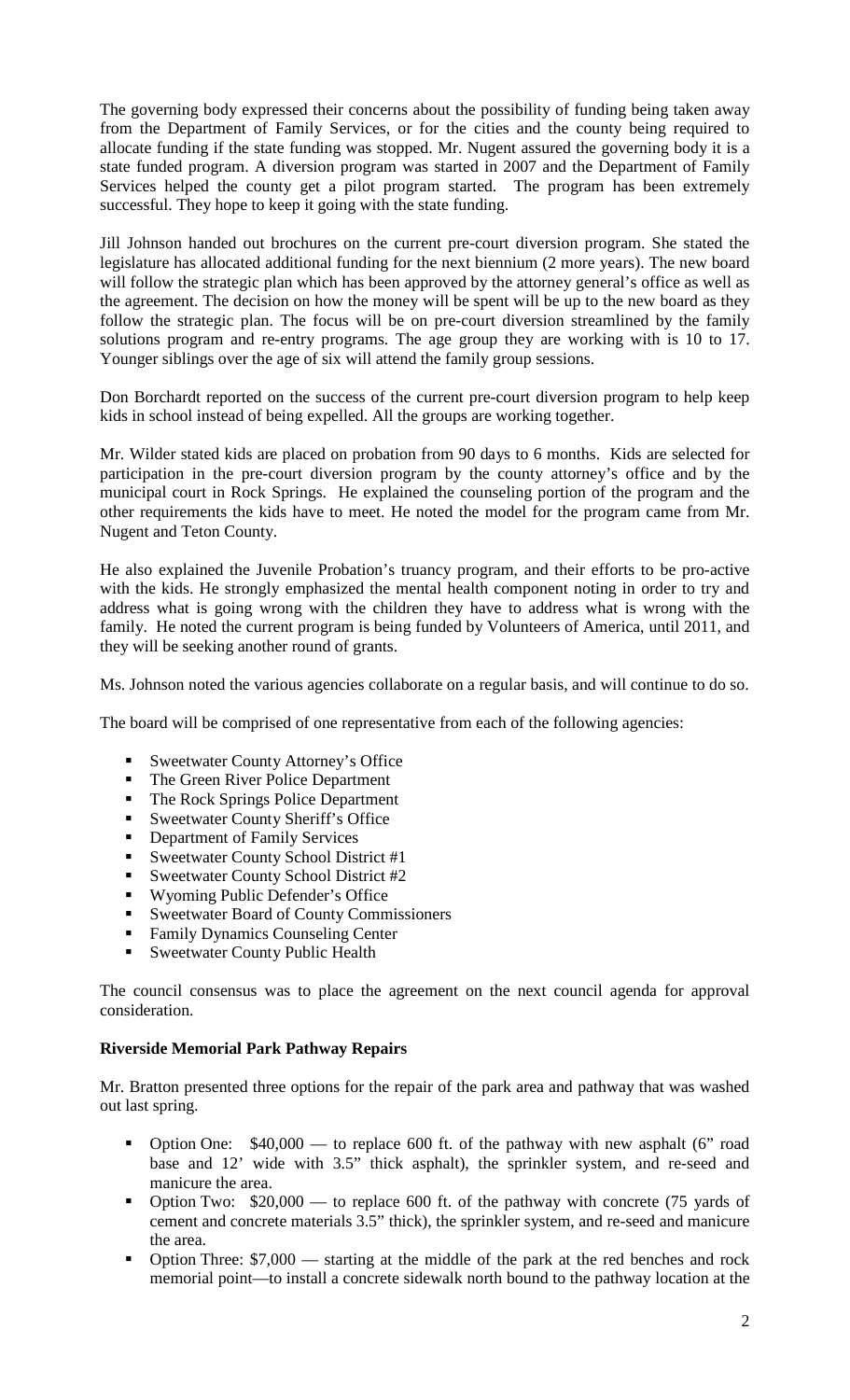north-central part of the park, re-seed and replace sprinkler system. Place sand along the north central portion of the park (east to west).

Staff recommendation is for option three to be completed by the end of June 2010.

Council consensus was for Option 3.

# **Employee Relations Committee Presentation**

*Committee members are Jason Brown, Ailene Elkin, Jeff Frink, Lori Jarvie, Alyssa Krumholz, Michael Liberty, Kathy Mount, Rick Owens, Stacey Nutt, and Lee Scritchfield.*

Ms. Robertson noted the employees are concerned about how a tight city budget will affect their jobs, benefits and personal budgets.

Rick Owens spoke on behalf of the committee. He stated the employees are willing to do more with less. He presented the committees suggestions for cutting the operations budget by approximately 12.5% by doing the following:

- Reevaluate how economic development is done and streamline/cut costs as is prudent. (Cut budget funding for SWEDA, Futures, Chamber of Commerce and Main Street by at least 12.5% and consider the city's return on investment.)
- Reduce money/special services/waived fees provided to individuals/groups within the community, i.e.: Flaming Gorge Days, rodeo parking lot, rodeo arena maintenance, waived building permits and landfill fees. (If people are willing to come before the council and ask for money, they should be willing to volunteer their time to do tasks done by seasonal or other city employees, i.e. Flaming Gorge Days Committee clean up the park areas after their own events instead of city employees having to do it.)
- Reduce part time/seasonal hours; supplement seasonal tasks with volunteers. Their recommendation is to reduce the seasonal hires rather than cutting part-time employees, who provide a lot of services the city depends on.
- Suspend the purchase of art work.
- Reduce overtime; collaborate between departments; plan time better.

Responding to the above Mr. Cook stated:

- He has already reduced the budget amount requested by the special interests groups, they are less than what was funded last year.
- Staff is also looking at in kind services. He will have actual figures on the amount of waivers the city has authorized at the retreat.
- The part-time and seasonal employees have been reviewed along with the entry level salary rates, and over-time has been reduced.
- The budget for art work has been reduced from \$50,000 to \$10,000 at the recommendation of the Art Committee.

The overall average operations and asset acquisitions budget has been reduced by about 10.5 %. He will have an executive summary at the retreat on Saturday. He has not cut any positions, or implemented any furloughs, but salaries have been frozen. So, the personnel costs will remain flat.

Responding to a question from Council Member Boan, Mr. Owens felt the pay for the seasonal employees should remain the same at \$11 per hour. Not all of them are just cutting weeds; they have to do other things that require a degree of skill. They are doing more than someone who can work at minimum wage. It encourages the return of employees who have worked for the city previously, and reduces training time. They are basically ready to go from the day they are hired.

Council Member York noted a few years ago the city had increased the base wage for the seasonals to \$11 an hour because the city was having a hard time getting applications when the pay was less.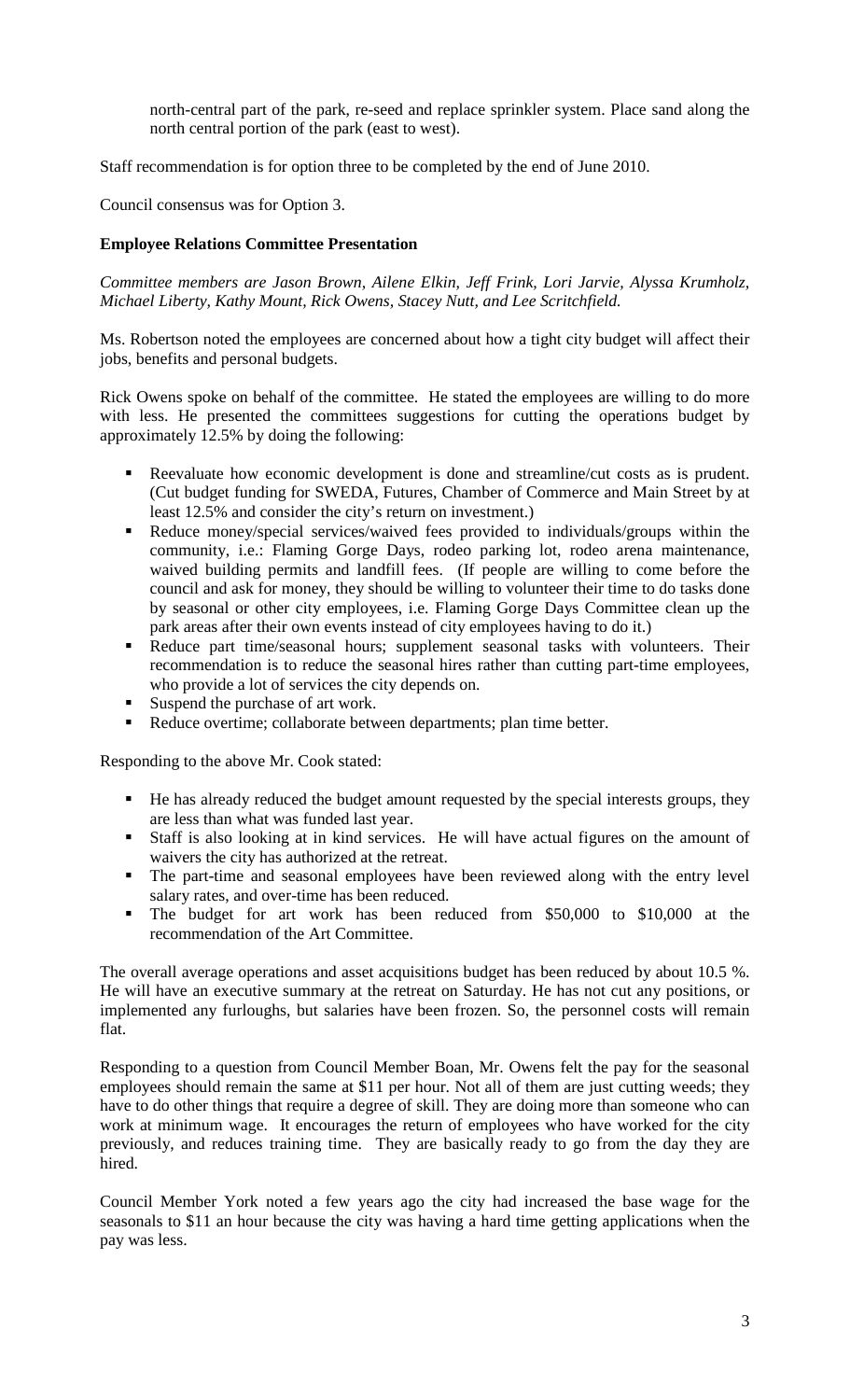Mr. Owens stated their bottom line for the recommendations is to be pro-active in order to protect jobs and benefits. They feel the focus should be on maintaining and providing core services for the city.

Mayor Castillon stated jobs will be the last thing the governing body will cut.

The council consensus was in support of looking at the recommendations, and thanking the employees for showing their interest in working on reducing costs.

# **Proposed Changes to Chapter 7 – Overlay District and Zoning Map**

Ms. Hansen noted at the January 29, 2010 URA and Main Street workshop, a decision was made to keep the URA and Main Street boards separate, and that the design review was outside of the realm of what the URA should be doing. The recommendation was to move the design review to overlay districting. Since the workshop, Mr. Dahlgren has been working diligently with the planning and zoning commission and URA to establish design criteria for overlay districts within the zoning ordinance.

Mr. Dahlgren gave a PowerPoint presentation on the proposed overlay districts and changes to the URA code.

The overlay district establishes additional standards and criteria in addition to the zoning district. They aid in the promotion and protection of specific development.

Green River currently has two overlay districts: the Green Belt District and the Bronze Belt District, both protect the natural features and beauty of the city.

Staff is proposing the addition of a Design Review District that will cover the former URA subdistricts (Traditional Commercial, Transitional Commercial, and Contemporary Commercial). This overlay district is designed to protect the "built" environment.

The Traditional Commercial District is the historic core of the downtown area including the National Register Historic District. It has the highest restrictions and guidelines in order to protect the "fabric" of the area.

The Transitional Commercial District includes both historic and modern architecture. This is mainly the entrance corridors to the city as well as West Second South.

The Contemporary Commercial District runs along Uinta Drive from the overpass up South Hill. It has more modern architecture. The overlay will allow control of future development.

The changes are being recommended to simplify the process, to offer a measure of protection for the special features and unique areas in Green River, and to provide a zoning map that reflects all the districts within the ordinance including the overlay districts. The changes will also clean up some of the language that was unclear.

Instead of the designs going to the URA once a month, staff will be reviewing the designs, and if they meet the guidelines, approving them, or when necessary they will be forwarded to planning and zoning which meets twice a month.

The changes are not substantial; they are making the ordinance easier to work with, protecting property values, and specific areas within the city, and upgrading the zoning map to show all districting.

There was a brief discussion on plastic back lighted signs.

Rezoning was also discussed briefly but is not part of this ordinance.

Cheryl Jensen with Castle Rock Realty explained her situation with her business sign being blocked by the trees on the right of way, and the need to have some sort of lighting for here sign. Her business is in the Traditional or Historic District.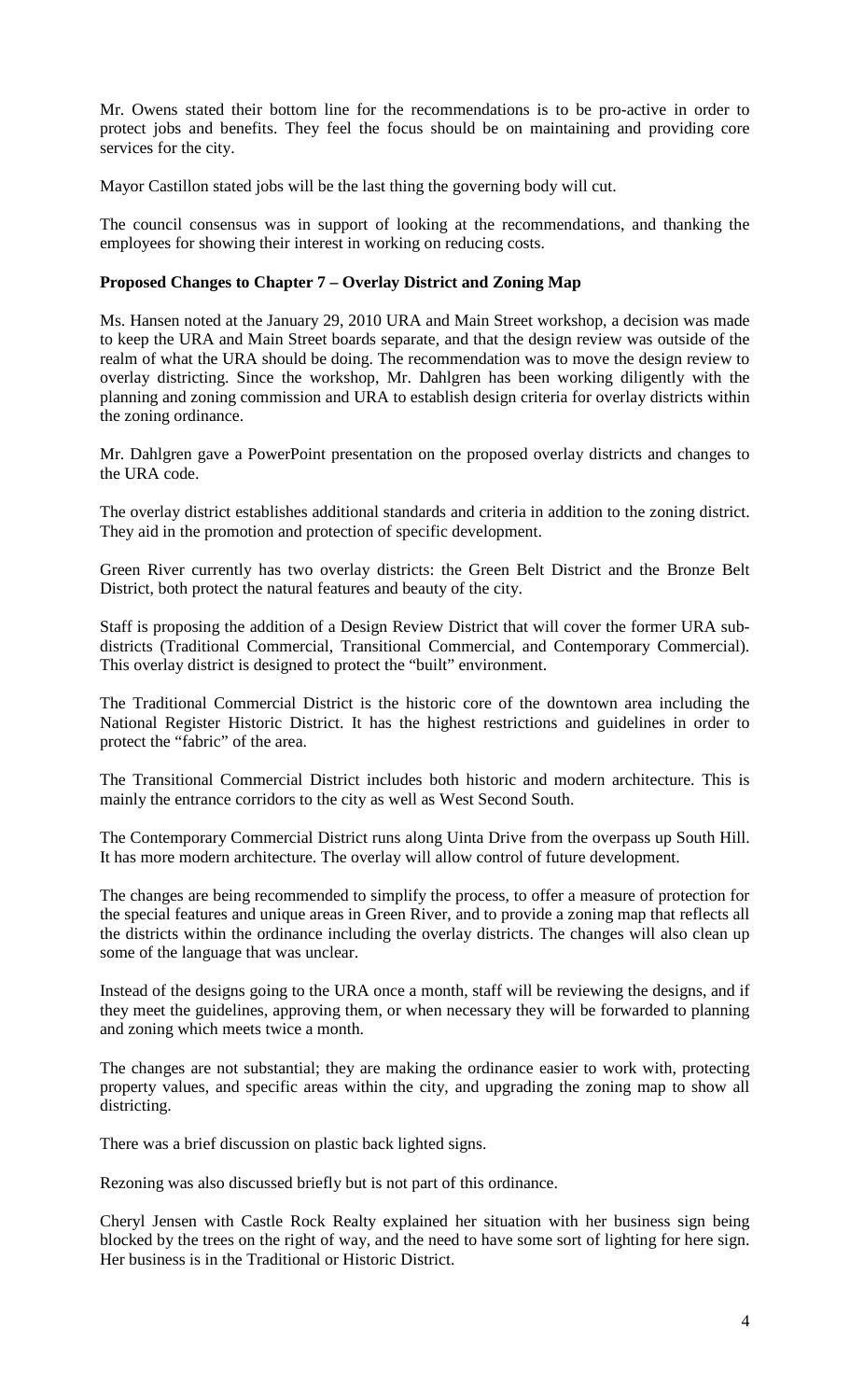Responding to questions from the governing body, Mr. Dahlgren stated letters were mailed out to approximately 207 business owners in the city before the planning and zoning public hearing. They had two property owners write letters, 15 requests for copies of the proposed ordinances, and two people showed up at the planning and zoning meeting.

Before this workshop, staff sent out another two hundred letters, with offers to deliver the ordinance via email, or in person (Mr. Dahlgren did hand deliver one). He had twenty email requests for the guidelines. He hasn't had any calls or letters of complaint against the ordinance. Staff has been as open as they possibly could be without hand delivering the information to each business.

Ms. Hansen asked the viewing audience to give Community Development a call and they will make sure they get a copy of the proposed ordinance.

### **City Administrator Comments**

Mr. Cook stated he had received a copy of the resolution from the Joint Powers Water Board stating they would not be increasing water rates. Therefore, city staff is not recommending the rates be increased at this time.

He announced the city had received the \$452,000 State Loan and Investment Board Emergency Grant to replace the water line across the river.

Mr. Cook noted he had received notice that the consensus grants needed to have contracts before the end of June or the city would lose the funding. The legislature has not allocated any more consensus funding. Any money remaining after the projects are completed will have to be returned to the state.

The city has two consensus grant projects remaining. The SE Water Improvement Project is scheduled to start in June. The improvements will be going in along Uinta Drive and Upland Way to move the core capacity of water from the water treatment plant to the southeast.

The second consensus grant is for the SE Utility Improvement Project to install water and sewer lines on Scott's Bottom Road. Nelson Engineering is designing the spur road that will go through the Jackman property to the southeast corporate city limits. Bids for the road will be going out shortly.

Mr. Cook reminded the governing body their budget review retreat will be at the Hampton Inn at 9 a.m. Mr. Nieters will present the  $3<sup>rd</sup>$  Quarter Budget Report and the governing body will review the Strategic Plan to make sure their goals are incorporated in the FYE2011 budget. He will have his Executive Budget Summary to them by Friday.

Responding to a question from the Mayor, Mr. Dahlgren stated the contractor for the pedestrian viaduct had 365 days to complete their work. However, their plan is to have it completed by the end of summer. The other structure being built is a temporary staging area to keep materials from entering the air when the steel for the railings is removed and sandblasted.

# **Mayor and Council Comments**

Council Member Rust had nothing to report.

Council Member York had nothing to report.

Council Member Maes reported the census questionnaire count is at the 77% mark which is the number returned for the 2000 Census. *The goal is to have 87% of the questionnaires returned.*

Council Member Maes commented on an editorial in the Casper Tribune regarding the need for a special legislative session to provide extra funding for cities and towns. She noted Green River is in a better situation than some of the other cities because of Jeff Nieters projection of a 30% decrease in sales tax revenues for FYE 2010, and the council's approval of a budget that reflected a 30% decrease. She wants the citizens to know the governing body had bitten the bullet last year, and so Green River is in better shape than some of the other communities.